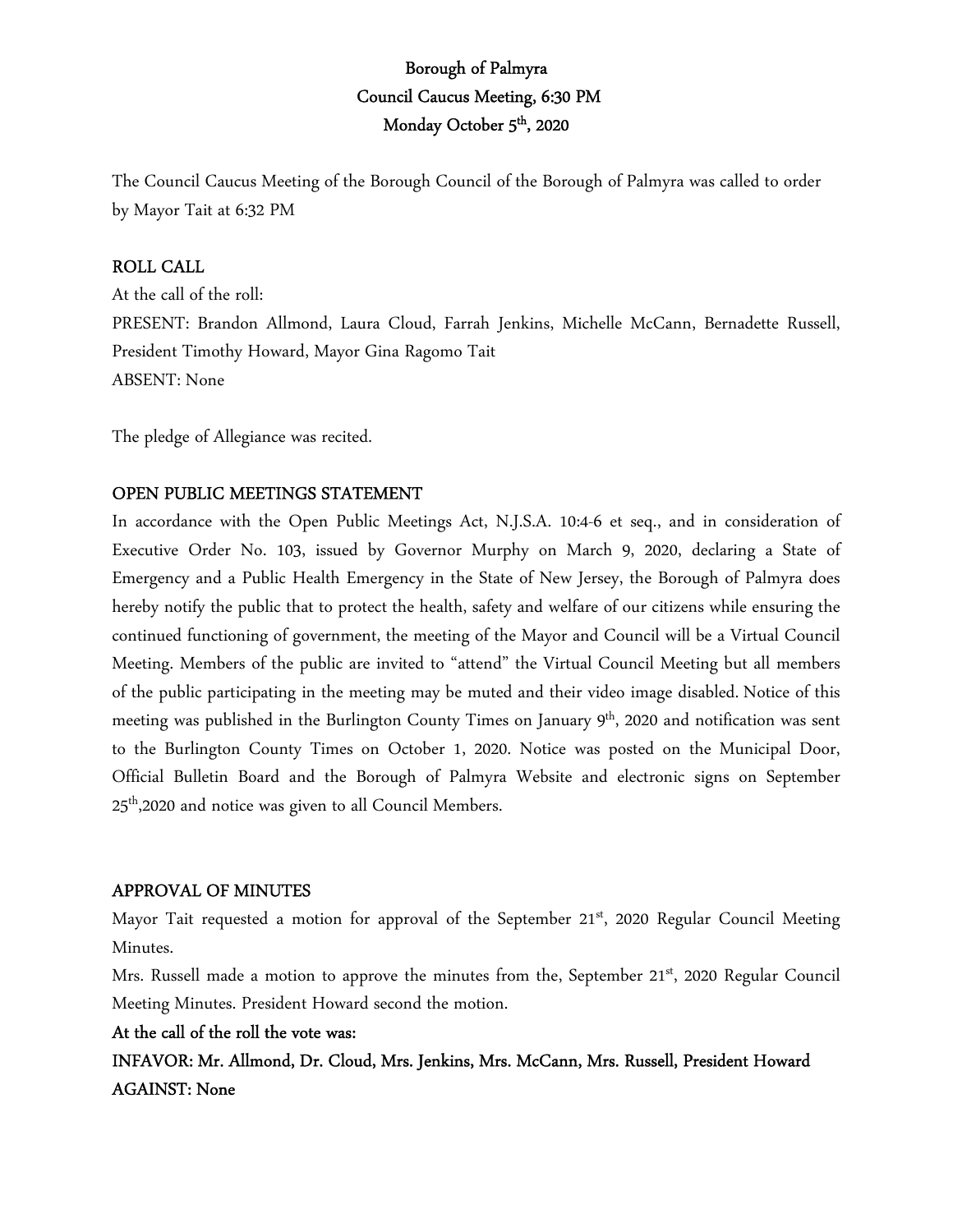## **CORRESPONDENCE**

Municipal Clerk, Ms. Jackson acknowledged the following correspondence received: Letter of Resignation- Land Use Board – Mindie Weiner Letter of Resignation- Land Use Board – Bryan Norcross

## REDEVELOPMENT

## Rt. 73 South Redevelopment Area- Update

Mr. Gural indicated the discussions were ongoing with Fair Share Housing regarding the affordable housing in the redevelopment area noting another meeting is scheduled for this upcoming Thursday. Mr. Gural stated the redeveloper's engineering team has submitted the subdivision, site plans and affordable housing site plans for the governing bodies consideration and approval for the redeveloper to submit them to the Land Use Board for review. Mr. Gural stated that if approved by resolution of the governing body then that plans will be submitted to the Land Use Board in the coming days and the hearing could be scheduled for the November Land Use Board meeting. Mayor Tait asked if anyone from the governing body had questions. Dr. Cloud asked where the connection between the redevelopment area and the existing Nature Cove ends and begins. Mr. Gural explained noting the various pages of the plans submitted. There was some additional discussion regarding phases on construction and various plan pages. Dr. Cloud asked if the outside amenities for the affordable housing was for a single location. Mr. Stock indicated the outside amenities include a terrace area and an adjacent tot lot, noting a community center and fitness center inside one of the five buildings. He explained they would be adjacent to one another to make the area open and free flowing. There was some additional discussion regarding land boundaries and ownership of properties in the Nature Cove area.

Outlaw Training & Fitness/620-622 Highland Ave Redevelopment Project – Update Mr. Brewer indicated we received the valuation of the property from the commissioners, which they determined to be \$225,000.00. Mr. Brewer indicated that either party can appeal that decision to superior court. Mr. Brewer indicated that an hour before the meeting he received notice that the attorney for Active Realty had appealed that decision. Mr. Brewer indicated that we will be going to trial on that decision. Mr. Allmond asked if Outlaw Fitness could begin working on the building. Mr. Brewer indicated yes. Mayor Tait asked how long it would be before we went to trial. Mr. Brewer indicated it could be six months to a year.

Redevelopment Study Block 80 Lot 6, former Knights of Columbus property- Update Mr. Gural stated as a courtesy to the current owner, who did not see the previous notifications that were issued; we will be rehearing the Redevelopment Study for Block 80 Lot 6 at the October Land Use Board meeting.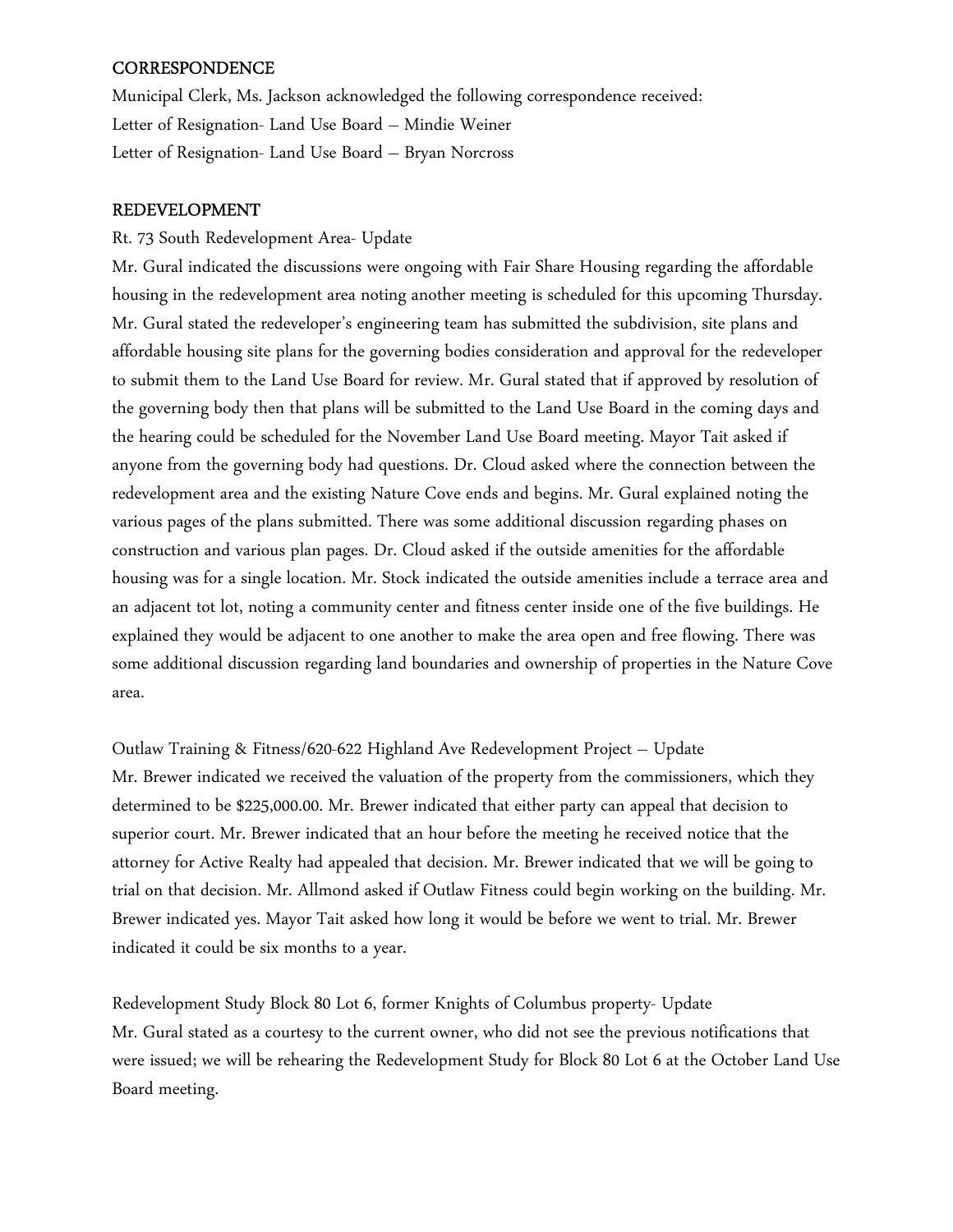There was additional discussion regarding the walking trails and limits of disturbance and the boundaries of the redevelopment area. Mr. Stock explained some of the diagrams. Dr. Cloud indicated she would like to see the acreage of improvements plan set before it is submitted to the Land Use Board. Mayor Tait asked if that was something the Land Use Board would correct. Mr. Gural indicated it could certainly be a condition of approval. There was some additional discussion, and Mayor Tait asked for a motion to approve Resolution 2020-200, Resolution Authorizing the Urban Renewal Entity, LLC to submit site plan and subdivision application to the Palmyra Land Use Board Mrs. Russell made a motion to approve Resolution 2020-200. Dr. Cloud seconded the motion.

### At the call of the roll, the vote was:

# INFAVOR: Mr. Allmond, Dr. Cloud, Mrs. Jenkins, Mrs. McCann, Mrs. Russell, President Howard AGAINST: None

#### PROFESSINAL UPDATES

William Kirchner, ERI

William Kirchner indicated there are two resolutions on the agenda tonight regarding proposals for annual contracts for the Borough, they relate to the HVAC preventative maintenance and on call general contracting contracts.

Mr. Kirchner indicated the three paving projects which were awarded at the last meeting, all contracts have been sent to the contractor, bonds are due back tomorrow, contracts will be forwarded to Mr. Rosenberg by Wednesday for his review and we are looking at next week for the preconstruction meeting.

#### PUBLIC COMMENT

We requested those participants wishing to have or make a Public comment, email their questions or comments in advance to Borough Clerk Rita Jackson at djackson@boroughofpalmyra.com. The opportunity to submit comments prior to meeting expired at 12:00 PM on Monday October 5<sup>th</sup>, 2020. All comments submitted will become part of the record and included with the Meeting Minutes. Mayor Tait asked for a motion to open the Public Portion. Mrs. Russell made a motion to open the public portion for comments. President Howard second the motion.

#### All members present voted in favor of the motion. Motion Carried

Mayor Tait asked if any comments were received before the meeting.

Municipal Clerk, Ms. Jackson indicated the following comments were received:

#### Mrs. Fort- Elm Avenue

Good morning. I live on the 200 block of Elm Avenue, on the Riverton side of the street. I have noticed a significant increase in traffic over the past year from Temple Boulevard to our street, particularly PA license plates. It seems Google maps directs people from the Tacony Bridge to take that route. I'd like to thank the Palmyra Police Department for putting up the sign at Broad and Elm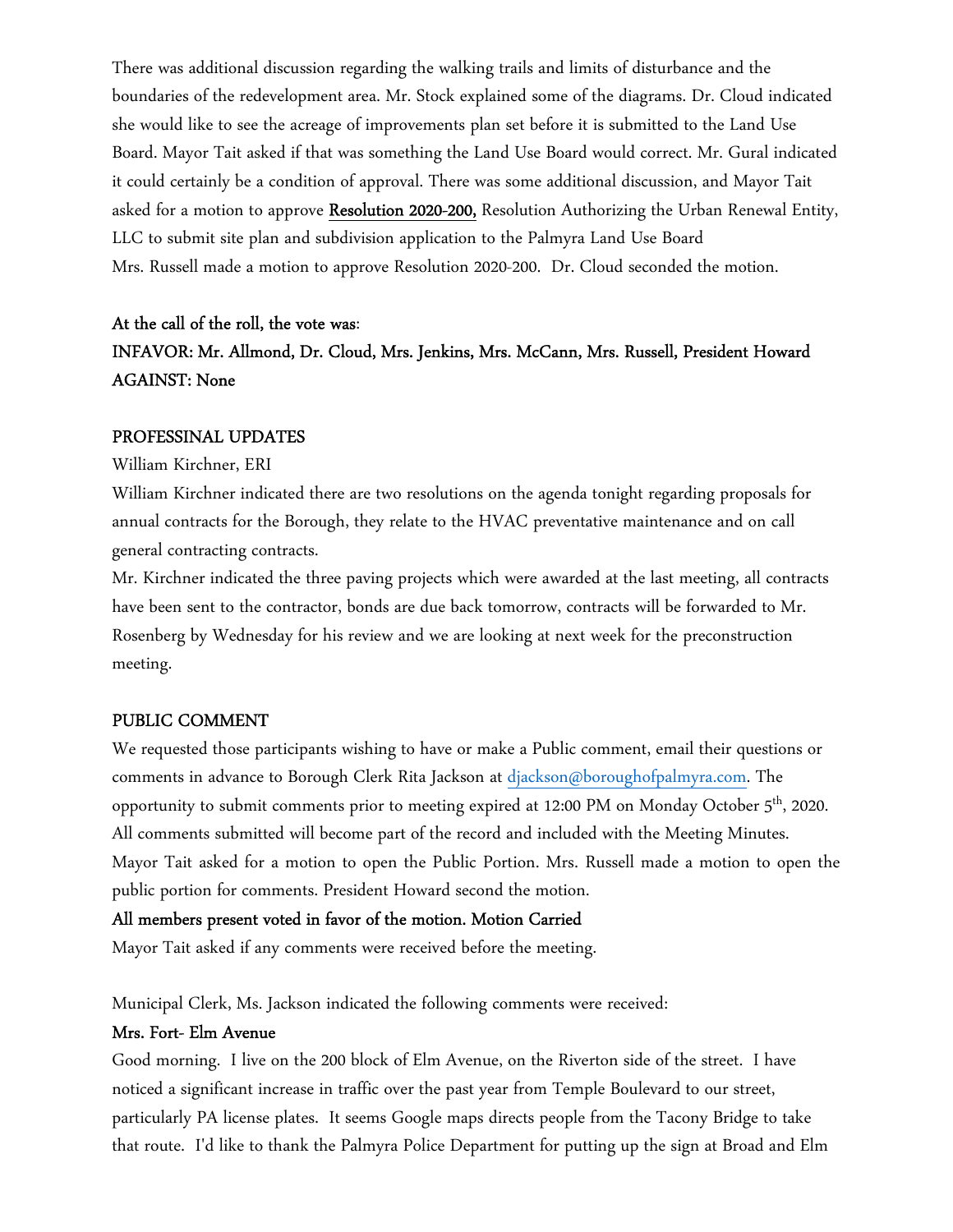that reminds people that trucks are prohibited on Elm Avenue. I hope that will be a deterrent to people using this neighborhood street as a through-way.

#### Ms. Veitenheimer – Rowland Street

#### Re: Town Wide Yard Sale

I want to express my dismay on the total waste of taxpayer money to keep Public Works open until 5:00 pm on Saturday, October 3rd for the Townwide Yard Sale. Being that bulk pickup was scheduled for Monday, October 5th, there was no reason to pay worker(s) five hours of additional overtime. I can't imagine anyone wanting to load the things they didn't sell into their car and schlep it up to Public Works when they could more easily just put it out to the curb for bulk pickup. In the future, the Townwide Yard Sale should always be scheduled to coincide with bulk pickup. I am unable to attend tonight's and future meetings due to my work schedule. Could I please have a written response to this email. Also, since the meetings are recorded, can residents view the meetings at a later date?

Mayor Tait asked if there were any additional comments from those present.

### Mr. Rader – Harbour Drive

Mr. Rader asked if Resolution 2020-196 was a new position. Mayor Tait indicated no. Mr. Rader asked if it was advertised in the Burlington County Time or the Courier Post. Mr. Gural indicated no; we are not required to advertise for that position. Mr. Rader asked if the plans discussed earlier were available for public review. Mr. Gural indicated yes, they could be OPRA requested and you can get copies. No one else from the public wishing to be heard, Mayor Tait asked for a motion to close the Public Portion. Mrs. Russell made a motion to close the public portion, President Howard second the motion. All members present voted in favor of the motion. Motion Carried

#### RESOLUTIONS

Resolution 2020-190 and Resolution 2020-199 will be enacted as a single motion, if either resolution needs additional discussion it will be removed from the consent agenda and voted on separately. Mayor Tait asked if anything needed to be removed. Seeing none, Mayor Tait read the following resolutions into the record:

Resolution 2020-190, Resolution Authorizing the Tax Collector to transfer the \$12,900.00 Premium due to Foreclosure to the Borough of Palmyra Current Account for Certificate #15-00043

Resolution 2020-191, Resolution Authorizing the Cancellation of Municipal Certificate #19-00001 for Block 26, Lot 7

Resolution 2020-192, Resolution Awarding a contract to Environmental Resolutions, Inc. for the Engineering Services for the HVAC System Preventative Maintenance Contract-2021 per their proposal dated September  $29<sup>th</sup>$ , 2020 in the amount of \$4,500.00.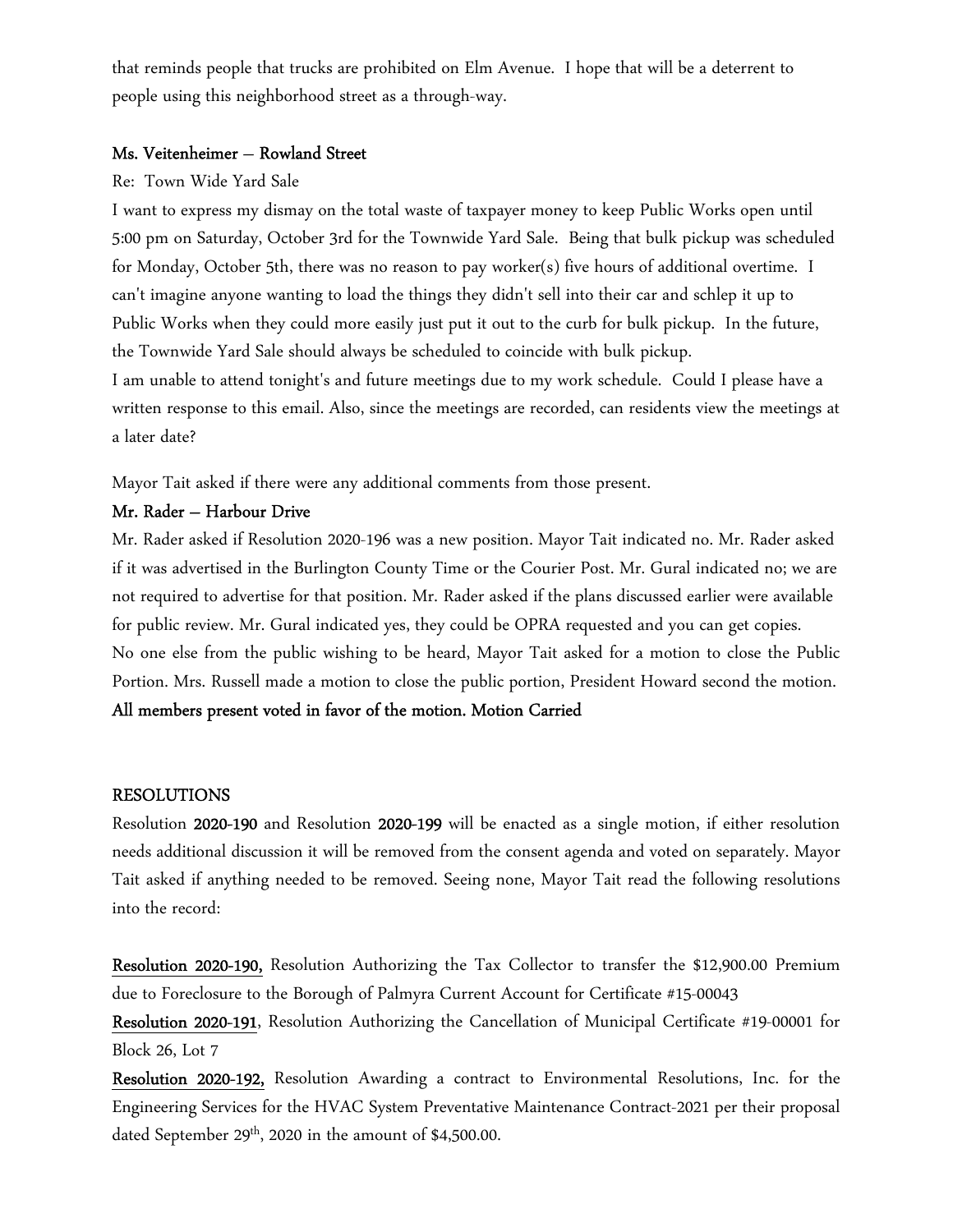Resolution 2020-193, Resolution Awarding a Contract to Environmental Resolutions, Inc. for the Preparation of Public Bid Documents for the On-Call Contracting Services in the amount of \$5,000.00

Resolution 2020-194, Resolution Authorizing an Adjustment to Sewer Account #1376000-0

Resolution 2020-195, Resolution Appointing Josiah Murphy to Lieutenant of the Borough of Palmyra Police Department Effective 07/01/2020 with an annual salary of \$112,200.00

Resolution 2020-196, Resolution Appointing Mindie Weiner as Part-Time Deputy Tax Collector for the Borough of Palmyra, Effective 10/02/2020 at the rate of \$35.00 per hour until 12/31/2020.

Resolution 2020-197, Resolution Appointing Doretha R. Jackson as Borough of Palmyra Co-Land Use Board Secretary at the annual rate of \$3,183.62 until 12/31/2020

Resolution 2020-198, Resolution Awarding a contract to Motorola Solutions care of Midstate Mobile Radio per quotes QU0000512770 and QU0000512457 per New Jersey State Contract # 83909 in the amount of \$26,334.40 Subject to Certification of CFO

Resolution 2020-199, Resolution Appointing Renay Montgomery to full-time Police Secretary at the hourly rate of \$18.65 effective October 5, 2020

Mayor Tait requested a motion to approve Resolution 2020-190 thru 2020-199. President Howard made a motion to approve Resolutions 2020-190 thru Resolutions 2020-199. Mrs. McCann seconded the motion.

### At the call of the roll, the vote was:

# INFAVOR: Mr. Allmond, Dr. Cloud, Mrs. Jenkins, Mrs. McCann, Mrs. Russell, President Howard AGAINST: None

Motion Carried, Resolution 2020-190 thru Resolutions 2020-199 were approved.

#### DISCUSSION ITEMS

#### Public Event

Mayor Tait indicated the Halloween Committee is discussing with the Police Dept and the Fire Co the logistics of being able to take a mini parade around thru town, like Santa's visit. Mayor Tait noted the flyers should be out this week for the house decorating contest and the scarecrow decorating contest. Chief Campbell indicated two classes were coming up for the Police Department Firearms Basic Training Seminar. Chief Campbell noted the response has been great and people have found the seminar to be very informative.

Mr. Gural indicated that one of the issues with reopening to the public has been the restrooms. Mr. Gural indicated the restrooms at the top of the steps could be utilized by the staff remaining locked throughout the day and the unisex restroom down by the police department could be opened for use by the public, noting they would have to come and request the key for use. Mr. Gural stated there had been previous discussion regarding opening the building for our Council meetings. Mr. Gural indicated if two staff members were present, one to open the door and one to run a computer connected to the tv screens in the court room we could open the building for those wishing to attend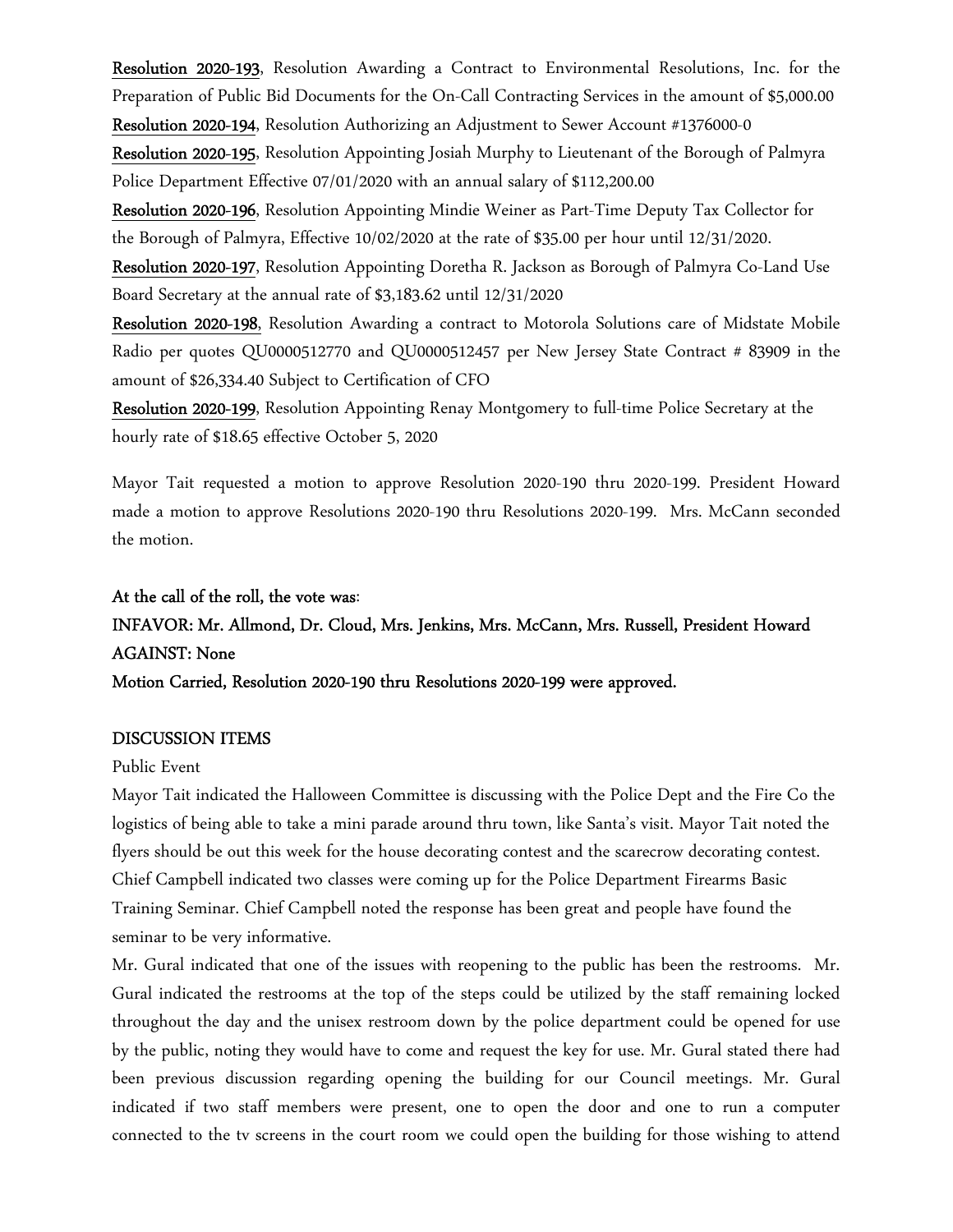in person. Mr. Gural explained. Mr. Rosenberg asked if an officer would be assigned to make sure people were not all over the building. Mr. Gural indicated an officer could be assigned. Mr. Allmond indicated he was not willing to take that risk at this point. Mr. Gural, Mrs. Russell, President Howard, Mrs. Jenkins, Dr. Cloud agreed. Mayor Tait indicated we are hoping to have an alternative plan in place so we can open the building when ready. Dr. Cloud expressed concern about individuals being able to obtain information regarding documents for the redevelopment, etc. during this time of covid-19 and the building not being open to the public. There was some discussion regarding OPRA and the process of obtaining various documents/records. Mr. Gural indicated OPRA is governed by the State regarding how to obtain records. Mr. Rosenberg stated if the governing body wished they could make a policy more liberal than the state requirements for OPRA, however if you make the policy more liberal you would probably need a full-time person to handle those requests.

Mr. Gural indicated any discussion regarding Collective Bargaining Agreement with Palmyra Police Association should be held in executive session.

Mr. Gural indicated there is nothing new to report regarding former Mayor Michelle Arnold and the advance travel funds owed the Borough and deleted emails, noting the latest invoice was included in the packet.

Mr. Gural indicated we received a tort claim notice regarding the tragic accident at Broad and Cinnaminson in which a pedestrian lost their life. Mr. Gural stated it is a county road and the signaling is controlled by New Jersey Transit. Mr. Gural indicated you may wish to reach out to NJ Transit and the county regarding the signaling at the intersection. The governing body requested Mr. Rosenberg write the County and New Jersey Transit regarding a study on the signaling at that intersection. Mayor Tait also requested we include the intersection/crosswalk at Broad and Highland/Morgan Avenue. There was some discussion regarding crosswalks, a more police presence on Broad Street and the police holding a pedestrian decoy session. Mayor Tait and President Howard indicated they would have further discussion with the Chief in the public safety committee meeting. Mayor Tait stated the 105<sup>th</sup> Annual NJLM Virtual Conference will be held November 16<sup>th</sup>, 2020 thru November 20<sup>th</sup>, 2020. If anyone wishes to attend, please notify Rita so she can get you registered. Mr. Gural indicated a memo regarding panhandling was provided by Mr. Rosenberg which was included in your packet. Mr. Rosenberg stated if the governing body wished to address an ordinance regarding panhandling it should be addressed in executive session.

Mr. Gural indicated there was nothing new to report regarding outdoor seating for establishments with plenary retail distribution licenses.

Mr. Gural indicated he would have a detailed update at the next meeting regarding the requests for purchase of Borough-owned lots.

Mr. Allmond stated the committee met and they would like to recommend we move forward with getting the preliminary design for Veterans Park. Mr. Gural indicated he would request a proposal from ERI for the final designs plans and bid documents. Mr. Allmond indicated the revised pre-design cost estimate was included in your packet and it is significantly lower than the original cost.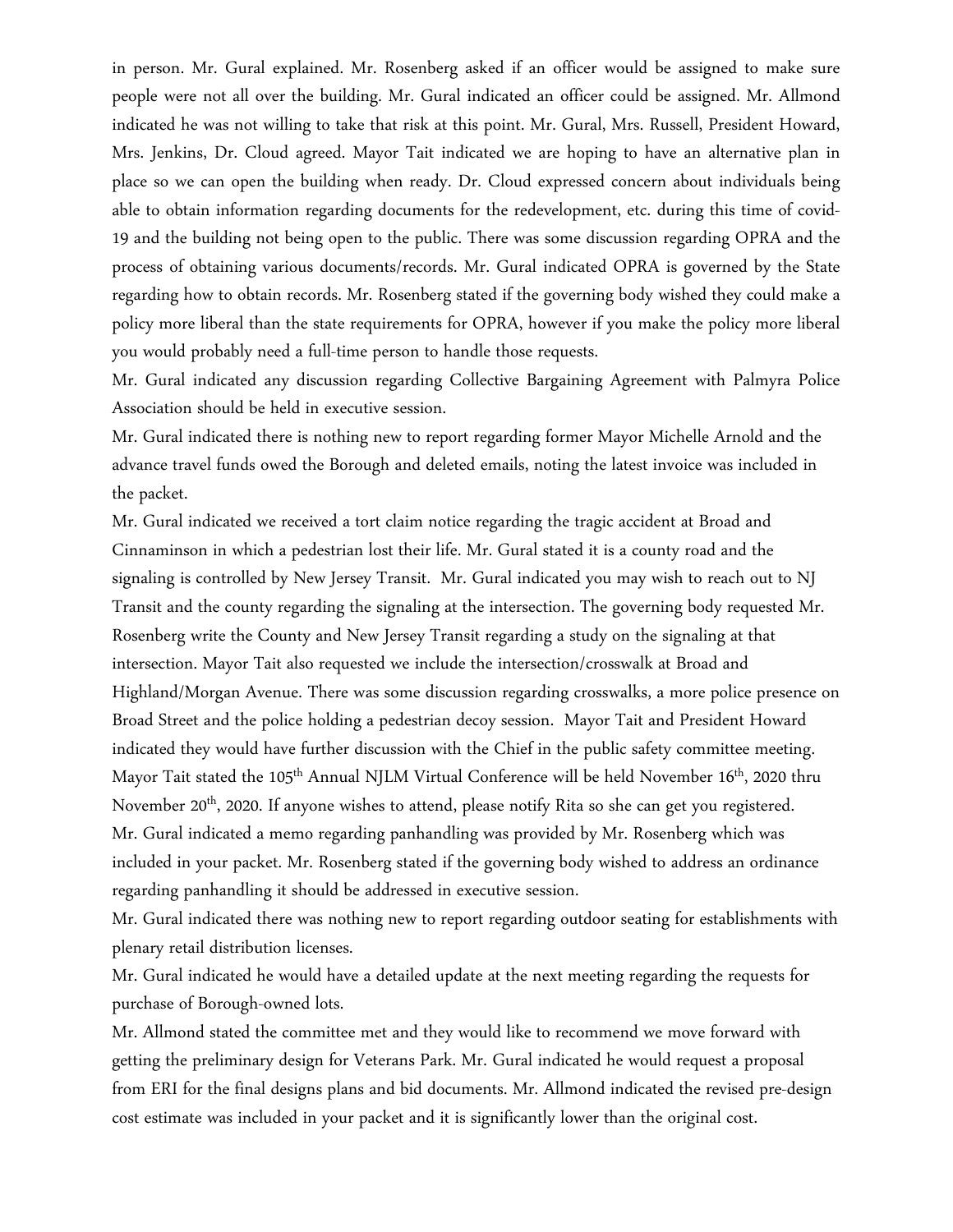Mr. Gural explained there was nothing new to report regarding the telecommunications fiber optic cable installation consent requested

Ms. Jackson stated there was a request for usage of the Payton I Flournoy Park by Pastor Soper and various churches for a Christmas Eve, December 24<sup>th</sup>, 2020, event. She stated the request, included in your packets, was for use of Payton I Flournoy Park and the sound system, from 6:00 pm to 9:00pm with the potential of 150 attendees, noting the insurance certificate was included with the request. Mayor Tait indicated she had spoken with Pastor Soper and Reverend Allen who indicated that because most of the churches have not opened completely that this was a way they could come together and still be safe. Mr. Rosenberg indicated that during the summer we did not allow a group to use the sound system. Mr. Gural stated the summer group did not officially apply to utilize the park nor did they provide insurance for their event. There was discussion regarding constitutional rights to assemble, the ability to utilize Borough equipment, certificates of insurance, filling out requests for usage, staffing for the event, etc. It was decided the request would be tabled until the next meeting so all could look over prior information disseminated regarding other events before this decision is made. Mr. Gural stated Mr. Rosenberg wrote Willingboro Township that we were terminating our contract with them for animal control due to breach of contract. Mr. Gural indicated for the time being we will be utilizing one of two other companies for those services when needed.

Mr. Gural reminded all the governing body to remember the class for Protecting Children from Abuse Training for Managers/Supervisors/Elected Officials for those wishing to participate in Borough events that include children.

Mr. Gural noted that due to Columbus Day the due date for payment of sewer fees has been extended to October 13<sup>th</sup>, 2020. Mrs. Russell asked if the name Columbus Day could be changed to something other than Columbus Day. Mr. Rosenberg noted that by resolution we could change it in Palmyra Borough however we have no control of the federal/state holiday name.

Mr. Gural indicated the Employee Assistance Program we are currently using is going out of business, so we are looking to replace it and are currently seeking proposals from other companies that provide that service.

Mr. Gural stated that we reached out to Cinnaminson regarding a shared service agreement for our Plumbing Sub-Code Official/Plumbing Inspector, however currently they indicated they are just to busy to enter into that agreement. Mr. Gural noted Mrs. Kilmer is working on it and are hopeful to have a solution in the immediate future.

Mr. Gural indicated the Police Sergeants exam is scheduled for October of 2020 and the test is good for two years.

Mr. Allmond indicated he had a meeting with the Student Representatives for Borough Council, and they seem excited about the program. Mr. Allmond stated he was hoping to make the program more interesting and meaningful for those students.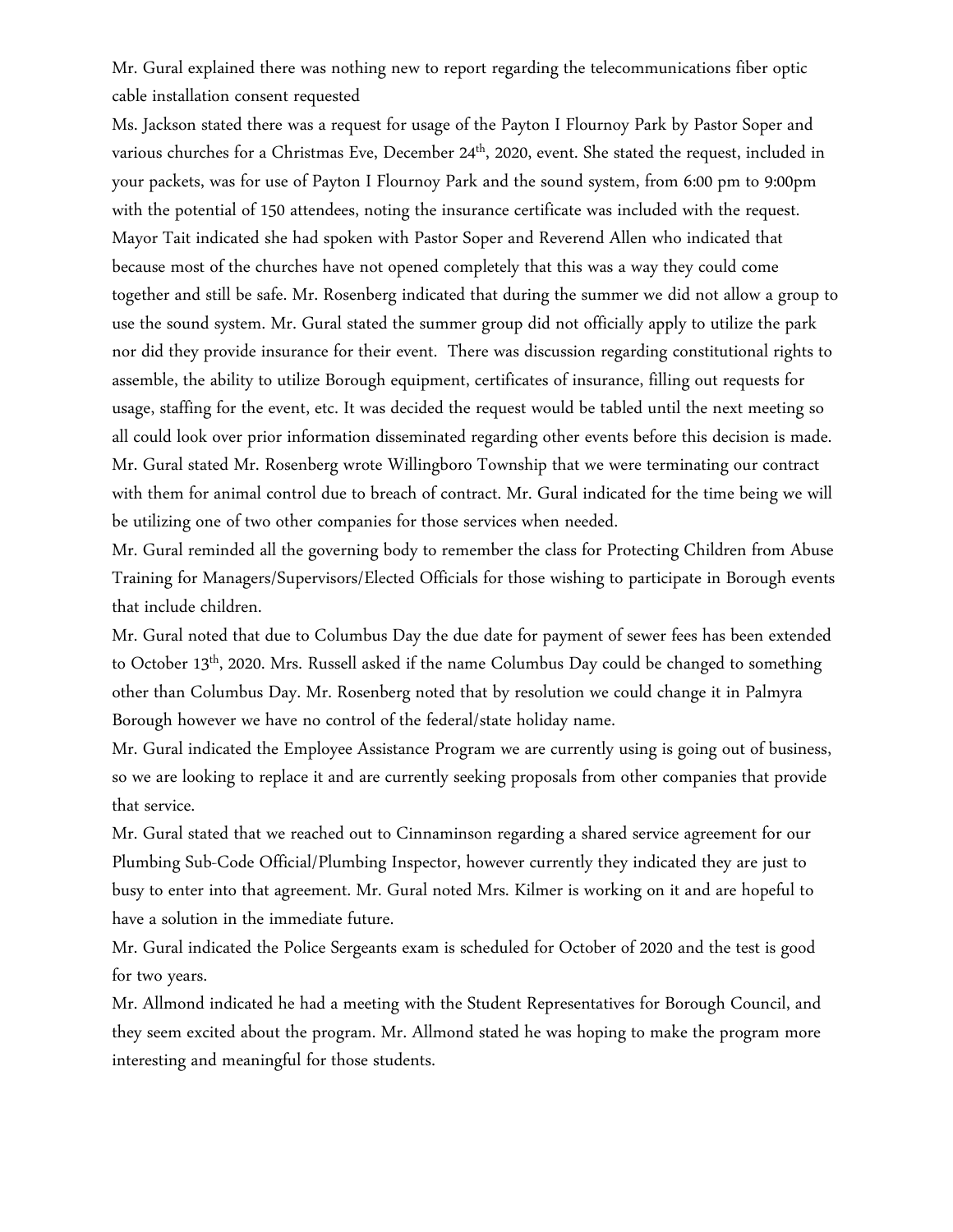## ADMINISTRATORS REPORT

Mr. Gural stated the salary resolution and salary ordinance would be included at the next meeting for council consideration and approval.

Mr. Gural stated that we are currently out of trash carts. Mr. Gural indicated that five thousand dollars had been included in the budget for that purchase and we will be ordering them.

Mr. Gural indicated he would be updating the website regarding brush, limb and leaf collections.

## MAYOR AND COUNCIL COMMENTS

Mrs. Russell- no comment Dr. Cloud – no comment Mrs. Jenkins – no comment

Mr. Allmond -no Comment

Mrs. McCann noted the Building and Grounds Committee meeting being held Tuesday. Mrs. McCann also noted she would be willing to come into Borough Hall for council meetings if it was decided to hold in person meetings in Borough Hall.

## President Howard – no comment

Mayor Tait noted anyone interested in the Halloween house decorating or scarecrow contest can obtain that information from the Halloween Parade Committee's website. Mayor Tait reminded everyone that the Census has been extended to October  $31^{st}$ , 2020 noting that we are at a 74.8% completion record. Mayor Tait indicated she received information from Senator Cory Booker regarding the New Jersey childcare assistance grant, noting the information is posted on the website. Mayor Tait noted we are currently up to 82 positive Covid-19 cases; asking all to please wear masks, practice social distancing and stay safe. Mayor Tait indicated she received an email from a seventh-grade teacher from Riverton and his class indicating they wished to come to Legion Field and clean-up on Wednesday October  $14^{th}$ , 2020 at 1:45 pm.

Mayor Tait asked Mr. Gural and Mr. Rosenberg if there were items for closed session. Mr. Gural and Mr. Rosenberg indicated yes.

Mayor Tait asked for a motion to approve Resolution 2020-201 Resolution Excluding the Public from Certain Meetings Pursuant to Section 8 of the Open Public Meeting Act C. 231 P. L. 1975 for matters relating to:

## Contracts, Negotiations

Mrs. Russell made a motion to approve Resolutions 2020-201. President Howard seconded the motion At the call of the roll, the vote was:

INFAVOR: Mr. Allmond, Dr. Cloud, Mrs. Jenkins, Mrs. McCann, Mrs. Russell, President Howard AGAINST: None